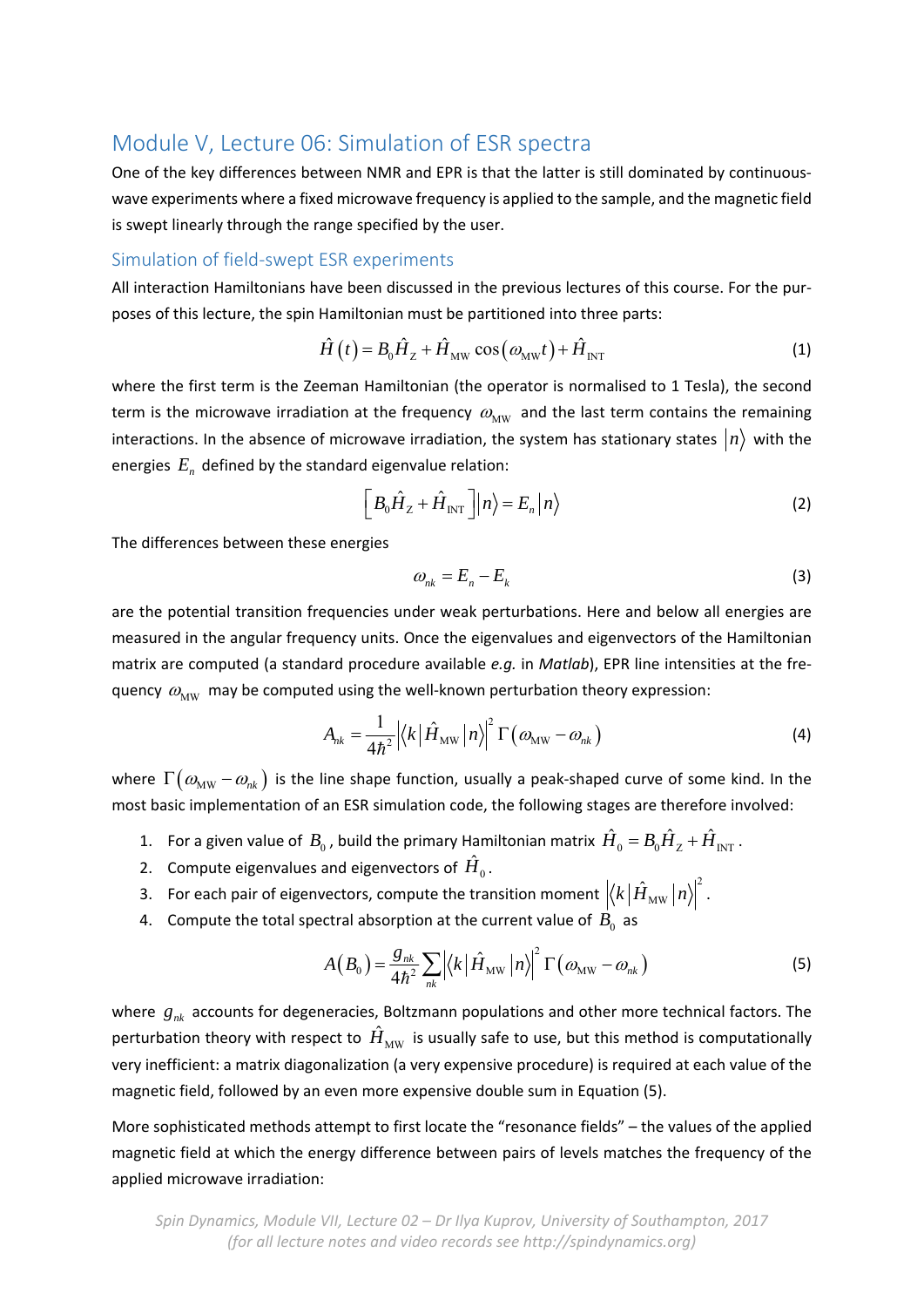$$
\omega_{nk}(B_0) = \omega_{\text{MW}} \qquad \forall n, k \tag{6}
$$

These methods involve the following stages (roughly the flowchart of *EasySpin*):

1. Primary Hamiltonian eigenvalues and their derivatives are computed as a function of the ap‐ plied magnetic field. As per the Hellmann‐Feynman theorem, the derivative of the Hamilto‐ nian eigenvalues with respect to the applied magnetic field is

$$
\frac{\partial E_n}{\partial B_0} = \langle n \, | \frac{\partial \hat{H}}{\partial B_0} | n \rangle = \langle n \, | \, \hat{H}_Z | n \rangle \tag{7}
$$

Initially, a rough grid of  $B_0$  values is chosen. This grid is refined by adaptive binary subdivision until sufficiently good sampling is obtained, and interpolated with a cubic spline.

- 2. Roots of Equation (6) are obtained numerically (Newton‐Raphson method or similar) for each segment of the cubic spline. The eigenvectors at the corresponding field are obtained by interpolating the eigenvectors at the spline knots with the same cubic spline.
- 3. Transition moments are computed as  $\left|\langle k|\hat{H}_{\text{\tiny MW}}\left|n\right\rangle\right|^2$  $\left|k\right|\hat{H}_{\text{MW}}\left|n\right\rangle\!\right|^2$  between the energy levels responsible for the resonance condition.
- 4. Each transition is associated with a bell‐shaped curve (the type is system‐dependent) with the maximum located at the resonance field, integral proportional to the transition moment and the width assigned using one of the relaxation theories available (see Module III).

An important point is that all of the above methods require Hamiltonian diagonalization. Consequently, they are not applicable to systems with more than about 15 spins because the steeply grow‐ ing matrix dimension makes diagonalization impractical.

## Powder averaging

One of the thorniest problems in magnetic resonance of orientationally disordered systems (powders, glasses, *etc.*) is the requirement to average the simulation over all possible orientations of the system. For time domain simulations, nothing significantly better than a numerical integral over a grid of all possible orientations has ever been proposed. The key reason is that, while the spin interaction Ham‐ iltonian can only contain low-rank Wigner D-functions of orientation parameters  $\Omega$ 

$$
\hat{H}_{\text{INT}}\left(\Omega\right) = \hat{H}_{\text{ISO}} + \sum_{k,m=-2}^{2} \hat{H}_{km} \mathfrak{D}_{km}^{(2)}\left(\Omega\right)
$$
\n(8)

its matrix exponential contains Wigner *D*-functions of all even spherical ranks:

$$
\exp\left[-i\hat{H}_{\text{INT}}\left(\Omega\right)t\right]=\sum_{l=0}^{\infty}\sum_{k,m=-l}^{l}\hat{C}_{km}^{\left(l\right)}\left(t\right)\mathfrak{D}_{km}^{\left(l\right)}\left(\Omega\right)
$$
\n(9)

In many cases, this generates very spiky orientation dependences in the observables that require a very fine grid (thousands of points) to integrate accurately. Attempts to obtain analytical expressions for the operator coefficients  $\hat{C}_{km}^{(l)}$  in front of the Wigner function in Equation (9) lead to calculations that are even harder than brute force integration.